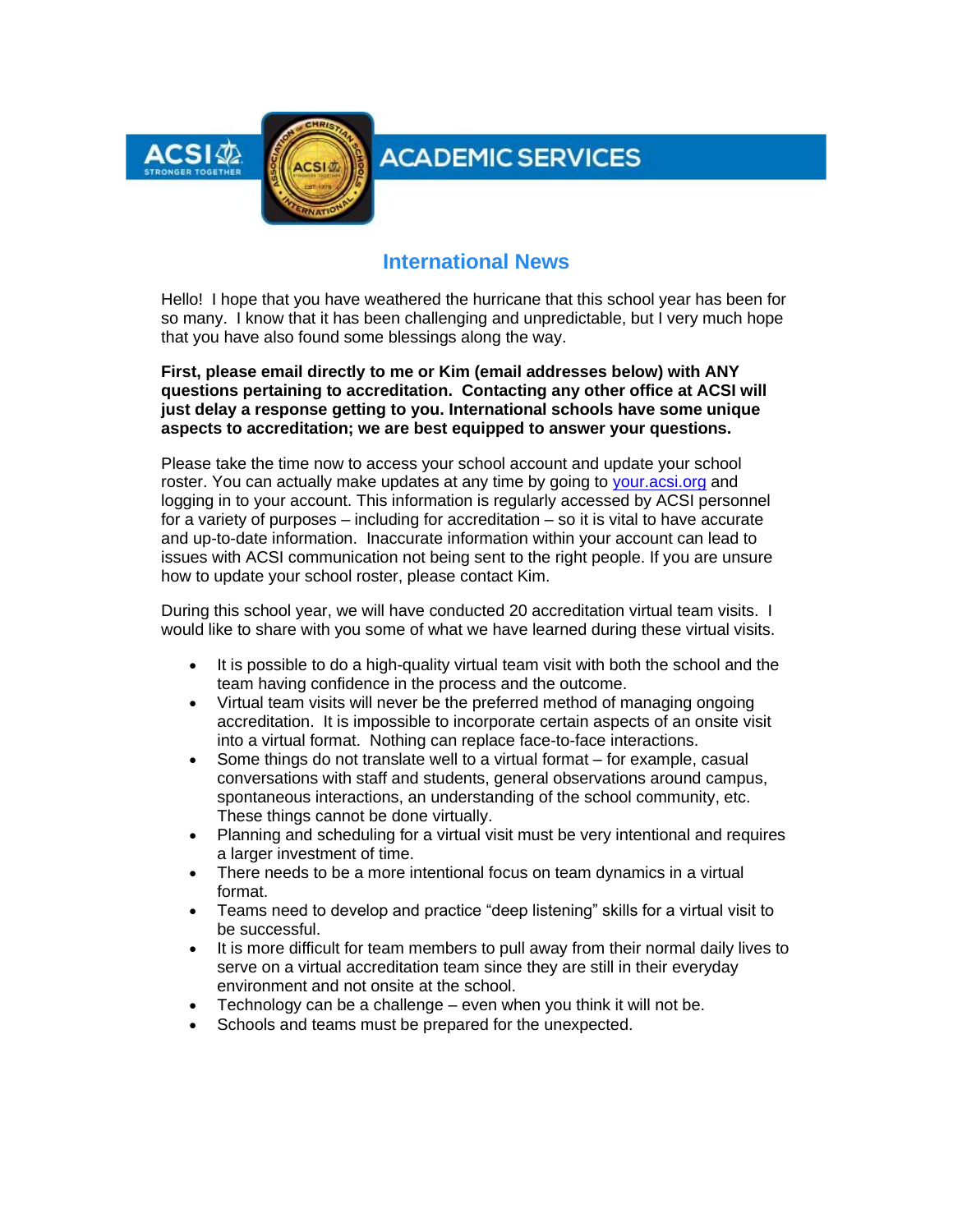At this point, we are *planning* for onsite visits for the 2021-2022 school year, but that is far from certain. We are attentive to the ebb and flow of world conditions and will adiust plans accordingly.

Congratulations to the following schools who were accredited at the Commission meeting in February 2021:

- Cahaya Bangsa Classical School, Indonesia
- Hope International School, Cambodia
- Inter-American School, Guatemala
- Kyiv Christian Academy, Ukraine
- Nicaragua Christian Academy International, Nicaragua
- Sekolah Dian Harapan Daan Mogot, Indonesia

Blessings to you all as we look toward the 2021-2022 school year!

Tim Thompson [tim\\_thompson@acsi.org](mailto:tim_thompson@acsi.org) Kimberly Park [kimberly\\_park@acsi.org](mailto:kimberly_park@acsi.org) 



## **Academic Services News**

#### **Accreditation Revision Update**

The revision of the accreditation protocol is underway. This school year, committees have drafted a new set of standards. Those standards have been sent out for comments to a certain number of individuals familiar with accreditation. Once that feedback has been received, the Office of Academic Services will make appropriate revisions. The committees working on the indicators and rubrics are continuing their work and plan to have those completed this coming fall. During the 2021-2022 school year, ACSI will address the process elements of the new protocol and develop the support materials needed. The final year, 2022-23, will be used for communication and training so that schools will be familiar with the standards and ready to implement the new protocol when it comes time for them to renew their accreditation. Schools hosting an initial or renewal accreditation visit through spring 2023 will utilize our current REACH – [2019 Edition](http://link.acsi.org/c/6/?T=ODcyOTMzMTM%3AMDItYjIxMTIwLTM3MGJkZjFhNjkyOTQ2ZDdiM2ZiMDU3NzY5ZGExNjUw%3Aa2ltYmVybHlfcGFya0BhY3NpLm9yZw%3AY29udGFjdC0xNDM0NTlhZDNjNjNlODExODBkMDAyYmZjMGE4MDE3Mi1jYWE2Yjg0N2FkNmY0MTVlYjg2YmNjZDM1ZjdjMDA2Mw%3AZmFsc2U%3ANQ%3A%3AaHR0cHM6Ly93d3cuYWNzaS5vcmcvZG9jcy9kZWZhdWx0LXNvdXJjZS93ZWJzaXRlLXB1Ymxpc2hpbmcvc2Nob29sLXNlcnZpY2VzL2FjY3JlZGl0YXRpb24vYXBwbGljYXRpb24tYW5kLW1hbnVhbHMvYWNzaS1zdGFuZGFyZHMtbWFudWFsLWZpbmFsLnBkZj9zZnZyc249ZmJhMjI2MzlfMTQmX2NsZGVlPWEybHRZbVZ5YkhsZmNHRnlhMEJoWTNOcExtOXladyUzZCUzZCZyZWNpcGllbnRpZD1jb250YWN0LTE0MzQ1OWFkM2M2M2U4MTE4MGQwMDJiZmMwYTgwMTcyLWNhYTZiODQ3YWQ2ZjQxNWViODZiY2NkMzVmN2MwMDYzJmVzaWQ9OGE0OGU0NmYtYWE5MC1lYjExLTgxMTQtMDAwZDNhMGRlMWEx&K=gJM9KRXVhDvC_8nJz7rnVg)  [protocol.](http://link.acsi.org/c/6/?T=ODcyOTMzMTM%3AMDItYjIxMTIwLTM3MGJkZjFhNjkyOTQ2ZDdiM2ZiMDU3NzY5ZGExNjUw%3Aa2ltYmVybHlfcGFya0BhY3NpLm9yZw%3AY29udGFjdC0xNDM0NTlhZDNjNjNlODExODBkMDAyYmZjMGE4MDE3Mi1jYWE2Yjg0N2FkNmY0MTVlYjg2YmNjZDM1ZjdjMDA2Mw%3AZmFsc2U%3ANQ%3A%3AaHR0cHM6Ly93d3cuYWNzaS5vcmcvZG9jcy9kZWZhdWx0LXNvdXJjZS93ZWJzaXRlLXB1Ymxpc2hpbmcvc2Nob29sLXNlcnZpY2VzL2FjY3JlZGl0YXRpb24vYXBwbGljYXRpb24tYW5kLW1hbnVhbHMvYWNzaS1zdGFuZGFyZHMtbWFudWFsLWZpbmFsLnBkZj9zZnZyc249ZmJhMjI2MzlfMTQmX2NsZGVlPWEybHRZbVZ5YkhsZmNHRnlhMEJoWTNOcExtOXladyUzZCUzZCZyZWNpcGllbnRpZD1jb250YWN0LTE0MzQ1OWFkM2M2M2U4MTE4MGQwMDJiZmMwYTgwMTcyLWNhYTZiODQ3YWQ2ZjQxNWViODZiY2NkMzVmN2MwMDYzJmVzaWQ9OGE0OGU0NmYtYWE5MC1lYjExLTgxMTQtMDAwZDNhMGRlMWEx&K=gJM9KRXVhDvC_8nJz7rnVg) If you have any questions about the transition period, or the appropriate protocol for your school to use on their next accreditation visit, please contact your [Divisional](http://link.acsi.org/c/6/?T=ODcyOTMzMTM%3AMDItYjIxMTIwLTM3MGJkZjFhNjkyOTQ2ZDdiM2ZiMDU3NzY5ZGExNjUw%3Aa2ltYmVybHlfcGFya0BhY3NpLm9yZw%3AY29udGFjdC0xNDM0NTlhZDNjNjNlODExODBkMDAyYmZjMGE4MDE3Mi1jYWE2Yjg0N2FkNmY0MTVlYjg2YmNjZDM1ZjdjMDA2Mw%3AZmFsc2U%3ANg%3A%3AaHR0cHM6Ly93d3cuYWNzaS5vcmcvYWNjcmVkaXRhdGlvbi1jZXJ0aWZpY2F0aW9uL2FjY3JlZGl0YXRpb24tZm9yLXNjaG9vbHMvYWNjcmVkaXRhdGlvbi1jb250YWN0cz9fY2xkZWU9YTJsdFltVnliSGxmY0dGeWEwQmhZM05wTG05eVp3JTNkJTNkJnJlY2lwaWVudGlkPWNvbnRhY3QtMTQzNDU5YWQzYzYzZTgxMTgwZDAwMmJmYzBhODAxNzItY2FhNmI4NDdhZDZmNDE1ZWI4NmJjY2QzNWY3YzAwNjMmZXNpZD04YTQ4ZTQ2Zi1hYTkwLWViMTEtODExNC0wMDBkM2EwZGUxYTE&K=-nG0y42xuBBd_D2Zpl7l4A)  [Accreditation office.](http://link.acsi.org/c/6/?T=ODcyOTMzMTM%3AMDItYjIxMTIwLTM3MGJkZjFhNjkyOTQ2ZDdiM2ZiMDU3NzY5ZGExNjUw%3Aa2ltYmVybHlfcGFya0BhY3NpLm9yZw%3AY29udGFjdC0xNDM0NTlhZDNjNjNlODExODBkMDAyYmZjMGE4MDE3Mi1jYWE2Yjg0N2FkNmY0MTVlYjg2YmNjZDM1ZjdjMDA2Mw%3AZmFsc2U%3ANg%3A%3AaHR0cHM6Ly93d3cuYWNzaS5vcmcvYWNjcmVkaXRhdGlvbi1jZXJ0aWZpY2F0aW9uL2FjY3JlZGl0YXRpb24tZm9yLXNjaG9vbHMvYWNjcmVkaXRhdGlvbi1jb250YWN0cz9fY2xkZWU9YTJsdFltVnliSGxmY0dGeWEwQmhZM05wTG05eVp3JTNkJTNkJnJlY2lwaWVudGlkPWNvbnRhY3QtMTQzNDU5YWQzYzYzZTgxMTgwZDAwMmJmYzBhODAxNzItY2FhNmI4NDdhZDZmNDE1ZWI4NmJjY2QzNWY3YzAwNjMmZXNpZD04YTQ4ZTQ2Zi1hYTkwLWViMTEtODExNC0wMDBkM2EwZGUxYTE&K=-nG0y42xuBBd_D2Zpl7l4A)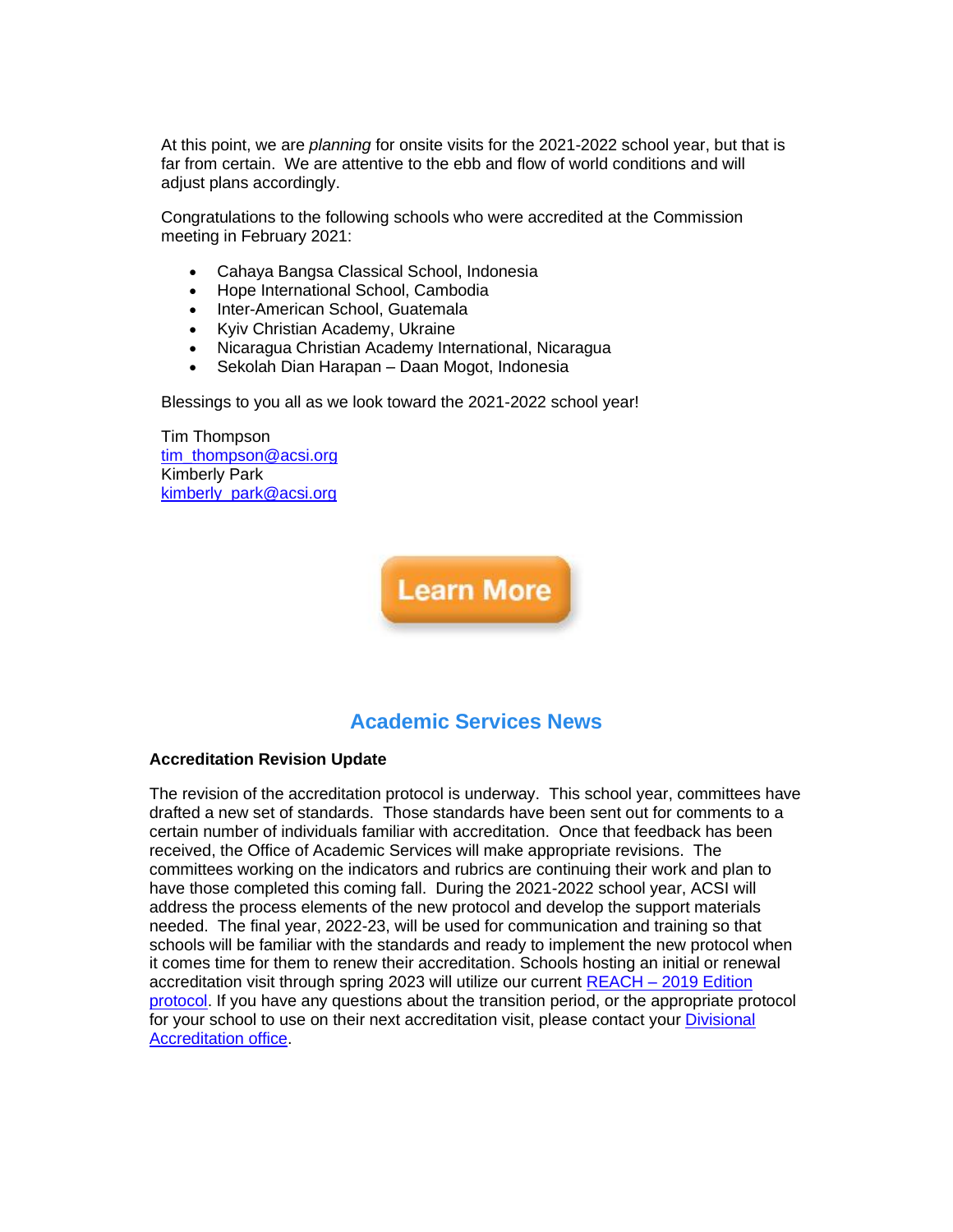The revised standards represent a new generation of thinking about accreditation. Focusing on accountability through standards and excellence through improvement, the accreditation revision will feature updated processes and the integration of Flourishing Schools Research into the school improvement process.

#### **Complaints**

As an accrediting agency, ACSI does have a formal complaint process for issues that relate to accreditation, membership, and teacher/administrator certification. To accept a complaint, it must be presented to ACSI in writing through the approved online form. **ACSI does not act on anonymous complaints.** Each issue will be examined to see if it is *actionable* or *non-actionable*. The individual complainant must have already exhausted the grievance process within the school before filing a complaint with ACSI. If the actions of the school are still in process, ACSI will allow the school to complete its own steps first.

ACSI is not a government or regulatory agency. It does not solve or mediate disputes between parties such as parents, students, and/or teachers and the schools they are involved with. Its only authority comes in the accreditation and membership of schools or granting of certification of individuals. If schools are interested in receiving more information, they can contact their divisional accreditation director or email [accreditation@acsi.org.](mailto:accreditation@acsi.org)

#### **Information for Fulfilling Specific Indicators**

There are times where more clarity, a rationale, and/or a sample are needed to support specific indicators throughout the ACSI REACH Accreditation protocol. ACSI has developed and curated various resources that provide additional information as a school or visiting team is working through the protocol. Those resources are contained on our [School Accreditation Documents](http://link.acsi.org/c/6/?T=ODcyOTMzMTM%3AMDItYjIxMTIwLTM3MGJkZjFhNjkyOTQ2ZDdiM2ZiMDU3NzY5ZGExNjUw%3Aa2ltYmVybHlfcGFya0BhY3NpLm9yZw%3AY29udGFjdC0xNDM0NTlhZDNjNjNlODExODBkMDAyYmZjMGE4MDE3Mi1jYWE2Yjg0N2FkNmY0MTVlYjg2YmNjZDM1ZjdjMDA2Mw%3AZmFsc2U%3ANw%3A%3AaHR0cHM6Ly93d3cuYWNzaS5vcmcvYWNjcmVkaXRhdGlvbi1jZXJ0aWZpY2F0aW9uL2FjY3JlZGl0YXRpb24tZm9yLXNjaG9vbHMvcmVhY2gtc2Nob29sLWFjY3JlZGl0YXRpb24tZG9jdW1lbnRzP19jbGRlZT1hMmx0WW1WeWJIbGZjR0Z5YTBCaFkzTnBMbTl5WnclM2QlM2QmcmVjaXBpZW50aWQ9Y29udGFjdC0xNDM0NTlhZDNjNjNlODExODBkMDAyYmZjMGE4MDE3Mi1jYWE2Yjg0N2FkNmY0MTVlYjg2YmNjZDM1ZjdjMDA2MyZlc2lkPThhNDhlNDZmLWFhOTAtZWIxMS04MTE0LTAwMGQzYTBkZTFhMQ&K=6JMxFTLBuo1JM2ii1KhVsg) page under the "Information for Fulfilling Specific Indicators" tab and are organized by Standard and Indicator number.

#### **Accreditation for schools with Online, Blended, or Hybrid Programs – 2021-2022**

Schools are asking if offering instruction online into the future will impact their accreditation or if they are required to have their ONLINE/BLENDED/HYBRID program accredited. Here are some basic principles that should answer most questions.

- If the delivery model you have used during this year as a result of Covid-19 is TEMPORARY (implemented due to the virus), you do not have to seek a different accreditation. If your intention is to continue some form of online, blended, or hybrid delivery model into the future, there are questions on the annual report that will help the ACSI divisional office track your progress in order to determine how to best assist you moving forward.
- If you are only offering a few permanent online, blended, or hybrid courses, or just getting started, those courses are covered under your current accreditation. Again, the annual report each year asks about the percentage of online courses offered, which will help ACSI staff to track your progress and better assist you.
- ACSI staff may proactively send you the separate Online protocol so you can be aware of the standards as you are building your program. This will help you develop the program in line with best practices.